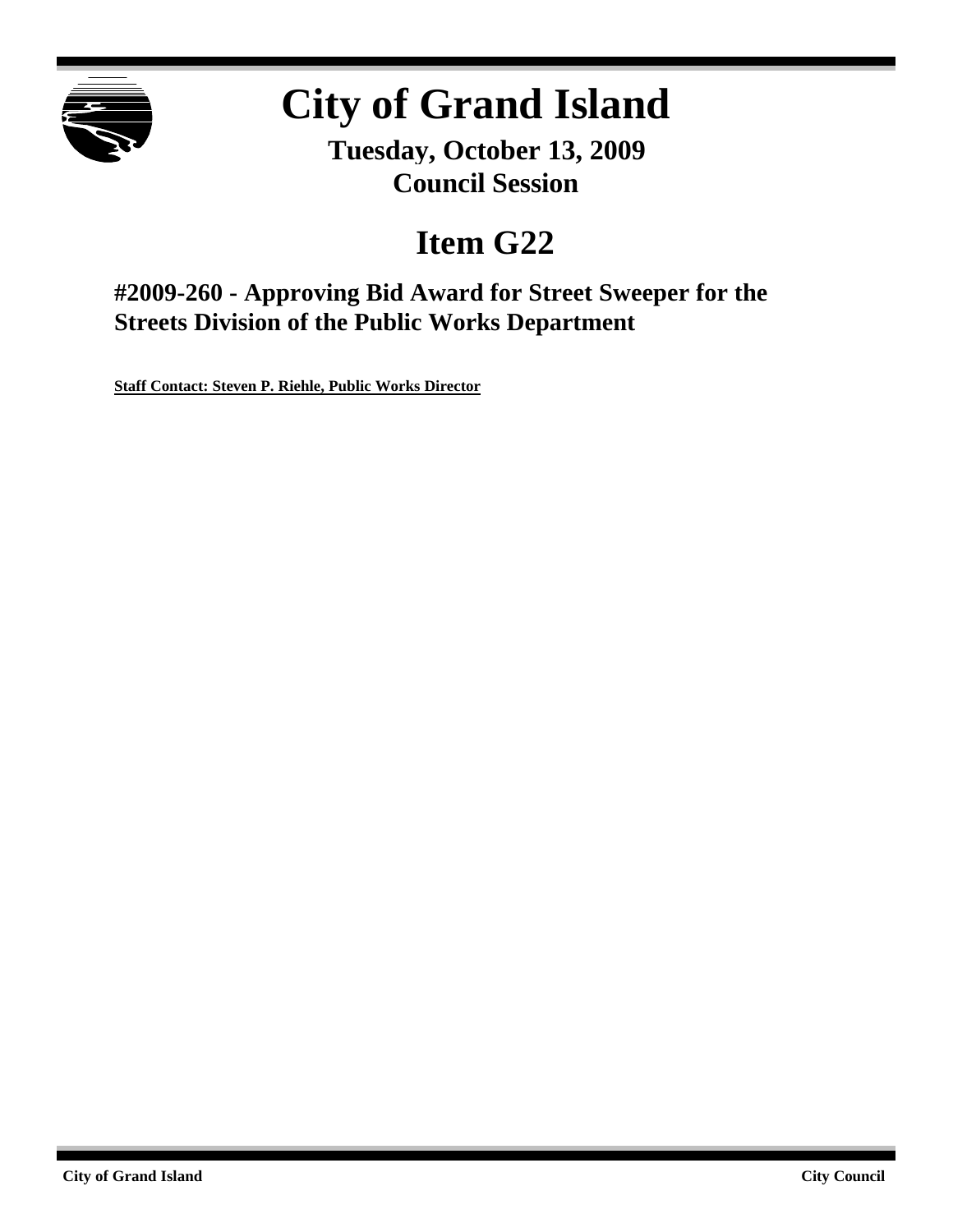## **Council Agenda Memo**

| From:                          | Steven P. Riehle, Public Works Director                                                           |  |
|--------------------------------|---------------------------------------------------------------------------------------------------|--|
| <b>Meeting:</b>                | October 13, 2009                                                                                  |  |
| Subject:                       | Approving Bid Award for Street Sweeper for the Streets<br>Division of the Public Works Department |  |
| <b>Item <math>\#</math>'s:</b> | $G-22$                                                                                            |  |
| $Presenter(s):$                | Steven P. Riehle, Public Works Director                                                           |  |

### **Background**

On September 16, 2009 the Streets Division of the Public Works Department advertised for bids for one (1) street sweeper. There were three (3) potential bidders for the sweeper.

#### **Discussion**

Two (2) bids were received and opened on October 6, 2009. Nebraska Environmental Products of Lincoln, Nebraska submitted the only compliant bid in the amount of \$168,345.00. The bid was submitted in compliance with the contract and specifications. The bid submitted by Rose Equipment, Inc. of Lincoln, Nebraska did not conform with the bid specifications, as the sweeper is rear dump, has a 1/3 less cab glass area for visibility, only one side steering wheel and the broom is one foot narrower.

A summary of the bids is shown below:

| <b>Bidder</b>                                  | <b>Exceptions</b> | <b>Bid Price</b> |
|------------------------------------------------|-------------------|------------------|
| Nebraska Environmental Products of Lincoln, NE | None              | \$168,345.00     |
| Rose Equipment, Inc. of Lincoln, NE            | Noted             | \$141,810.00     |

Funds are available in account number 10033501.85615.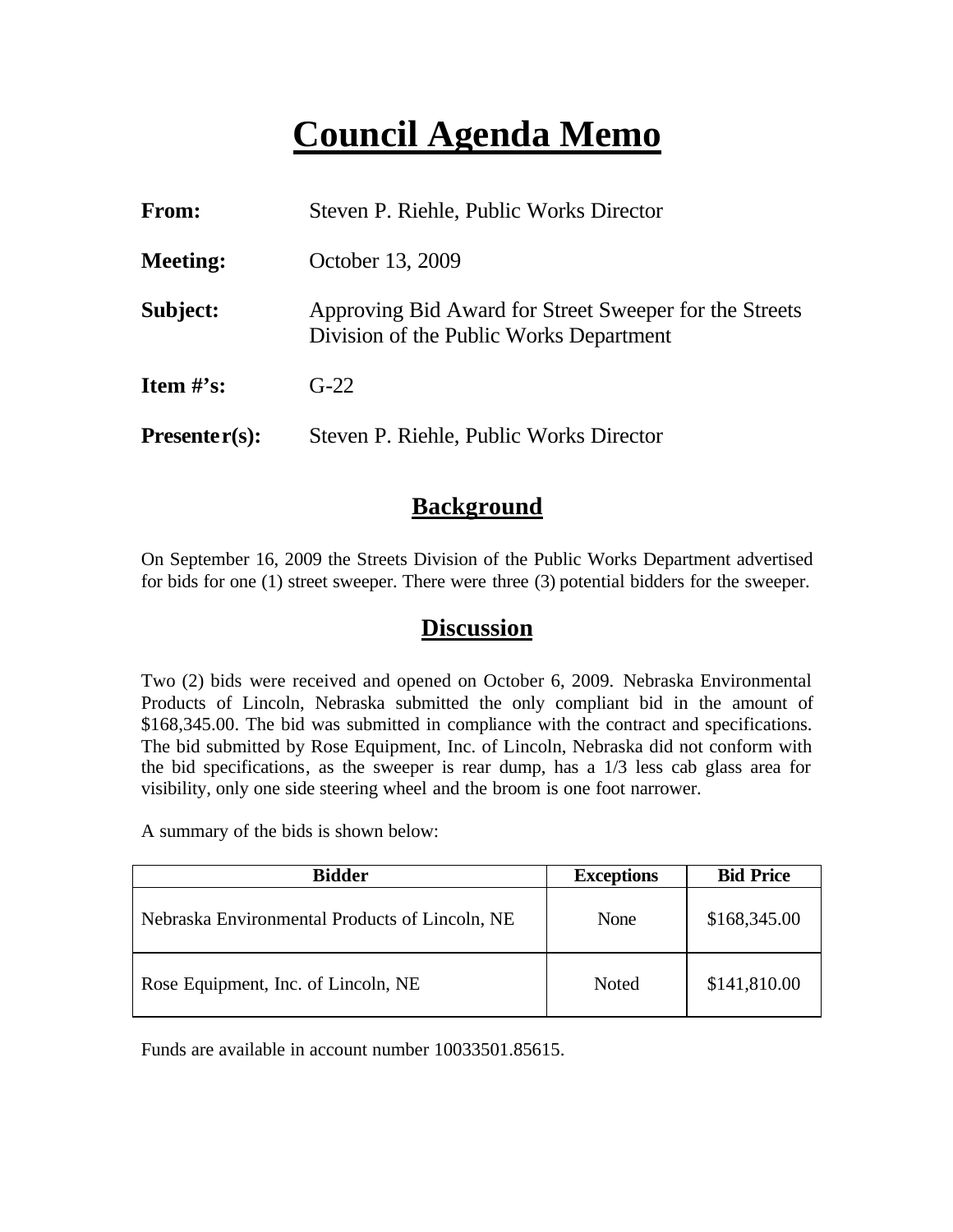## **Alternatives**

It appears that the Council has the following alternatives concerning the issue at hand. The Council may:

- 1. Move to approve
- 2. Refer the issue to a Committee<br>3. Postpone the issue to future date
- Postpone the issue to future date
- 4. Take no action on the issue

## **Recommendation**

Public Works Administration recommends that the Council approve the bid award to Nebraska Environmental Products of Lincoln, Nebraska in the amount of \$168,345.00 for one (1) street sweeper.

### **Sample Motion**

Move to approve the bid award Nebraska Environmental Products of Lincoln, Nebraska in the amount of \$168,345.00 for one (1) street sweeper.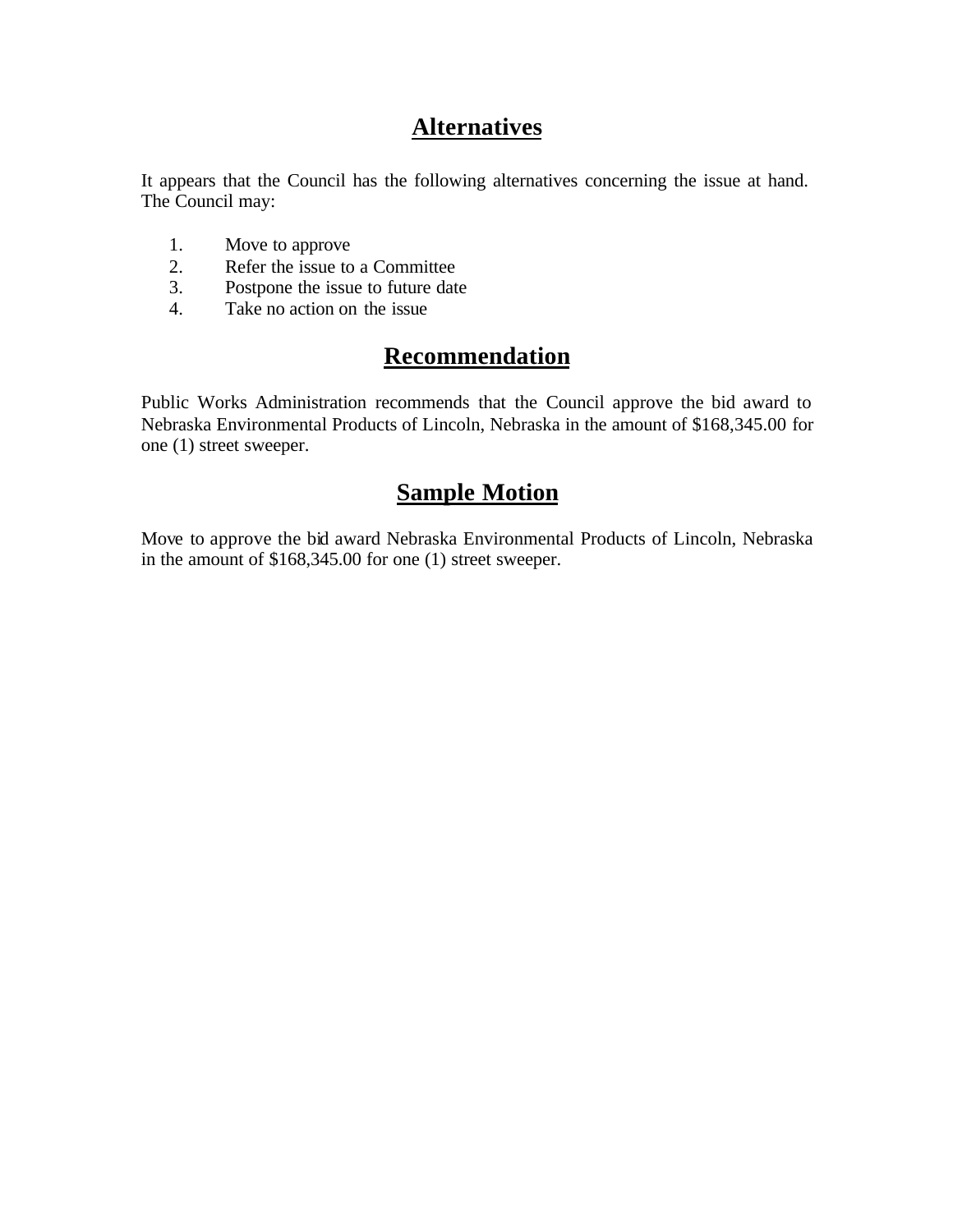#### *Purchasing Division of Legal Department* **INTEROFFICE MEMORANDUM**



Wes Nespor, Purchasing Agent

*Working Together for a Better Tomorrow, Today*

#### **BID OPENING**

| <b>BID OPENING DATE:</b> | October 6, 2009 at 11:00 a.m. |
|--------------------------|-------------------------------|
|                          |                               |

**FOR: (1) Street Sweeper**

**DEPARTMENT: Public Works**

**ESTIMATE: \$168,350.00**

**FUND/ACCOUNT: 10033501-85615**

**PUBLICATION DATE: September 16, 2009**

**NO. POTENTIAL BIDDERS: 3**

#### **SUMMARY**

| <b>Bidder:</b>       | Rose Equipment, Inc.             | <b>Nebraska Environmental Products</b>     |  |
|----------------------|----------------------------------|--------------------------------------------|--|
|                      | Lincoln, NE                      | Lincoln, NE                                |  |
| <b>Bid Security:</b> | <b>Berkley Regional Ins. Co.</b> | <b>Travelers Casualty &amp; Surety Co.</b> |  |
| <b>Exceptions:</b>   | <b>Noted</b>                     | <b>None</b>                                |  |
| <b>Bid Price:</b>    | \$141,810.00                     | \$168,345.00                               |  |

| cc: | Steve Riehle, Public Works Director |
|-----|-------------------------------------|
|     | Dale Shotkoski, City Attorney       |
|     | Jeff Pederson. City Administrator   |

Catrina DeLosh, PW Admin. Assist. Wes Nespor, Purchasing Agent Pederson, City Administrator Scott Johnson, Street Supt.

**P1370**